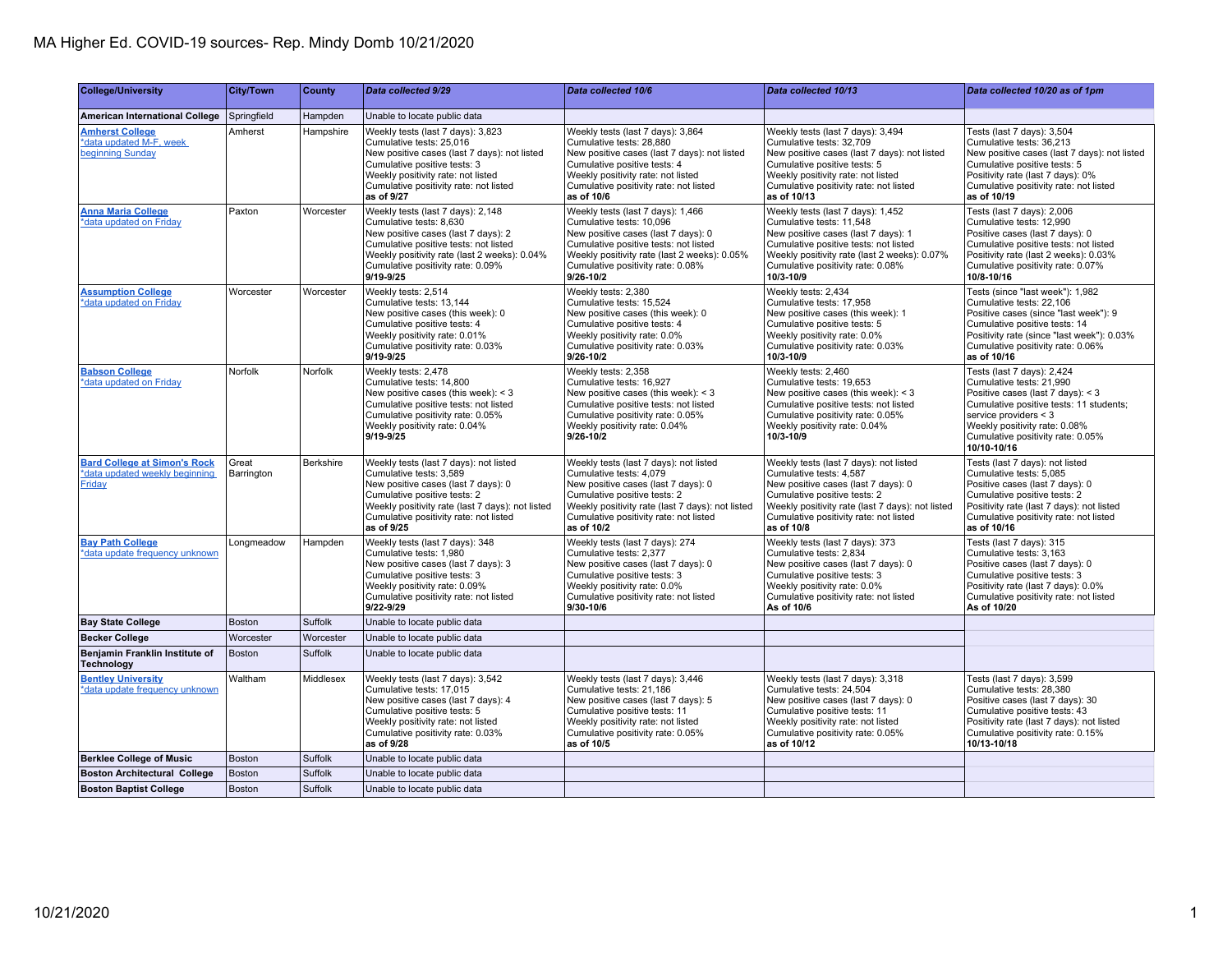| <b>College/University</b>                                                   | <b>City/Town</b>     | County    | Data collected 9/29                                                                                                                                                                                                                | Data collected 10/6                                                                                                                                                                                                                              | Data collected 10/13                                                                                                                                                                                                                              | Data collected 10/20 as of 1pm                                                                                                                                                                                                                 |
|-----------------------------------------------------------------------------|----------------------|-----------|------------------------------------------------------------------------------------------------------------------------------------------------------------------------------------------------------------------------------------|--------------------------------------------------------------------------------------------------------------------------------------------------------------------------------------------------------------------------------------------------|---------------------------------------------------------------------------------------------------------------------------------------------------------------------------------------------------------------------------------------------------|------------------------------------------------------------------------------------------------------------------------------------------------------------------------------------------------------------------------------------------------|
| <b>Boston College</b><br>*data updated T-F, week<br>beginning Monday        | <b>Chestnut Hill</b> | Middlesex | Weekly tests: 8.359<br>Cumulative tests: 39,289<br>New positive cases (this week): 41<br>Cumulative positive tests: 170<br>Weekly positivity rate: 0.49%<br>Cumulative positivity rate: 0.43%<br>9/21-9/27                         | Weekly tests: 6,587<br>Cumulative tests: 44,687<br>New positive cases (this week): 9<br>Cumulative positive tests: 177<br>Weekly positivity rate: not yet listed<br>Cumulative positivity rate: 0.39%<br>9/28-10/4                               | Weekly tests: 7,187<br>Cumulative tests: 52,327<br>New positive cases (this week): 12<br>Cumulative positive tests: 193<br>Weekly positivity rate: 0.16%<br>Cumulative positivity rate: 0.36%<br>10/5-10/11                                       | Tests (10/12-10/18): 9,486<br>Cumulative tests: 61,816<br>Positive cases (10/12-10/18): 24<br>Cumulative positive tests: 217<br>Positivity rate (10/12-10/18): not listed<br>Cumulative positivity rate: 0.35%<br>10/12-10/18                  |
| <b>Boston Graduate School of</b><br>Psyhcoanalysis                          | <b>Brookline</b>     |           | Unable to locate public data                                                                                                                                                                                                       |                                                                                                                                                                                                                                                  |                                                                                                                                                                                                                                                   |                                                                                                                                                                                                                                                |
| <b>Boston Universtiy</b><br>*data updated daily                             | Boston               | Suffolk   | Weekly tests: 25,891<br>Cumulative tests: 166,473<br>New positive cases (this week): 0<br>Cumulative positive tests: 124<br>Weekly positivity rate: -0.01%<br>Cumulative positivity rate: 0.07%<br>$9/22 - 9/28$                   | Weekly tests: 30,661<br>Cumulative tests: 192,958<br>New positive cases (this week): 13<br>Cumulative positive tests: 137<br>Weekly positivity rate: 0.04%<br>Cumulative positivity rate: 0.07%<br>9/29-10/4                                     | Weekly tests: 31,032<br>Cumulative tests: 223,990<br>New positive cases (this week): 8<br>Cumulative positive tests: 145<br>Weekly positivity rate: 0.03%<br>Cumulative positivity rate: 0.06%<br>10/5-10/11                                      | Tests (10/12-10/18): 24,321<br>Cumulative tests: 254,213<br>Positive cases (10/12-10/18): 31<br>Cumulative positive tests: 176<br>Positivity rate (10/12-10/18): 0.09%<br>Cumulative positivity rate: 0.07%<br>10/12-10/18                     |
| <b>Brandels University</b><br>*data updated daily, week<br>beginning Sunday | Waltham              | Middlesex | Weekly tests: 5,345<br>Cumulative tests: 32,596<br>New positive cases (this week): 2<br>Cumulative positive tests: not listed<br>Weekly positivity rate: 0.04%<br>Cumulative positivity rate: not listed<br>9/20-9/26              | Weekly tests: 5,117<br>Cumulative tests: 37,204<br>New positive cases (this week): 3<br>Cumulative positive tests: not listed<br>Weekly positivity rate: 0.08%<br>Cumulative positivity rate: not listed<br>$9/27 - 10/3$                        | Weekly tests: 5,916<br>Cumulative tests: 43,084<br>New positive cases (this week): 2<br>Cumulative positive tests: not listed<br>Weekly positivity rate: 0.03%<br>Cumulative positivity rate: not listed<br>10/4-10/10                            | Tests (10/11-10/17): 5,809<br>Cumulative tests: 48,905<br>Positive cases (10/11-10/17): 0<br>Cumulative positive tests: not listed<br>Positivity rate (10/11-10/17): 0.02%<br>Cumulative positivity rate: not listed<br>10/11-10/17            |
| <b>Cambridge College</b>                                                    | Cambridge            | Middlesex | Unable to locate public data                                                                                                                                                                                                       |                                                                                                                                                                                                                                                  |                                                                                                                                                                                                                                                   |                                                                                                                                                                                                                                                |
| <b>Clark University</b><br>*data updated daily                              | Worcester            | Worcester | Weekly tests (last 7 days): 6,168<br>Cumulative tests: 37,238<br>New positive cases (last 7 days): 1<br>Cumulative positive tests: 1<br>Weekly positivity rate: not listed<br>Cumulative positivity rate: not listed<br>as of 9/28 | Weekly tests (last 7 days): 6,193<br>Cumulative tests: 43,431<br>New positive cases (last 7 days): 0<br>Cumulative positive tests: 1<br>Weekly positivity rate: not listed<br>Cumulative positivity rate: not listed<br>as of 10/5               | Weekly tests (last 7 days): 6,448<br>Cumulative tests: 49,879<br>New positive cases (last 7 days): 3<br>Cumulative positive tests: 4<br>Weekly positivity rate: not listed<br>Cumulative positivity rate: not listed<br>as of 10/12               | Tests (last 7 days): 6,190<br>Cumulative tests: 56,069<br>Positive cases (last 7 days): 2<br>Cumulative positive tests: 6<br>Positivity rate (last 7 days): not listed<br>Cumulative positivity rate: not listed<br>as of 10/19                |
| <b>Curry College</b>                                                        | Milton               | Norfolk   | data not collected                                                                                                                                                                                                                 | Weekly tests (last 7 days): 1,692<br>Cumulative tests: 12,732<br>New positive cases (last 7 days): 10<br>Cumulative positive tests: 1<br>Weekly positivity rate: not listed<br>Cumulative positivity rate (last 2 weeks):<br>0.53%<br>as of 10/5 | Weekly tests (last 7 days): 1,692<br>Cumulative tests: 12,732<br>New positive cases (last 7 days): 10<br>Cumulative positive tests: 33<br>Weekly positivity rate: not listed<br>Cumulative positivity rate (last 2 weeks):<br>0.53%<br>as of 10/6 | Tests (last 7 days): 1,959<br>Cumulative tests: 14,691<br>Positive cases (last 7 days): 13<br>Cumulative positive tests: 46<br>Positivity rate (last 7 days): not listed<br>Cumulative positivity rate (last 2 weeks):<br>0.63%<br>as of 10/13 |
| Dean College                                                                | Franklin             | Norfolk   | Data unavailable due to online learning                                                                                                                                                                                            |                                                                                                                                                                                                                                                  |                                                                                                                                                                                                                                                   |                                                                                                                                                                                                                                                |
| <b>Eastern Nazarene College</b><br>*data update frequency unknown           | Quincy               | Norfolk   | Weekly tests: not listed<br>Cumulative tests: 1,257<br>New positive cases (this week): not listed<br>Cumulative positive tests: 3<br>Weekly positivity rate: not listed<br>Cumulative positivity rate: not listed<br>as of 9/25    | Weekly tests: not listed<br>Cumulative tests: 1,467<br>New positive cases (this week): not listed<br>Cumulative positive tests: 3<br>Weekly positivity rate: not listed<br>Cumulative positivity rate: not listed<br>as of 10/2                  | Weekly tests: not listed<br>Cumulative tests: 1,767<br>New positive cases (this week): not listed<br>Cumulative positive tests: 3<br>Weekly positivity rate: not listed<br>Cumulative positivity rate: not listed<br>as of 10/9                   | Tests (last 7 days): not listed<br>Cumulative tests: 1,978<br>Positive cases (last 7 days): not listed<br>Cumulative positive tests: 3<br>Positivity rate (last 7 days): not listed<br>Cumulative positivity rate: not listed<br>as of 10/16   |
| <b>Elms College</b><br>*data update frequency unknown                       | Chicopee             | Hampden   | Weekly tests (last 2 weeks): 352<br>Cumulative tests: 2,097<br>New positive cases (this week): 0<br>Cumulative positive tests: 1<br>Weekly positivity rate: not listed<br>Cumulative positivity rate: 0.05%<br>as of 9/28          | Weekly tests (last 2 weeks): 160<br>Cumulative tests: 2,257<br>New positive cases (this week): 0<br>Cumulative positive tests: 1<br>Weekly positivity rate: not listed<br>Cumulative positivity rate: 0.04%<br>as of 10/5                        | Tests (last 2 weeks): 472<br>Cumulative tests: 2,582<br>New positive cases (last 2 weeks): 1<br>Cumulative positive tests: 2<br>Weekly positivity rate: not listed<br>Cumulative positivity rate: 0.04%<br>as of 10/12                            | Tests (last 2 weeks): 463<br>Cumulative tests: 2,919<br>Positive cases (last 2 weeks): 1<br>Cumulative positive tests: 2<br>Positivity rate (last 2 weeks): 0.22%<br>Cumulative positivity rate: 0.07%<br>as of 10/18                          |
| <b>Emerson College</b><br>*data updated daily, week<br>beginning Sunday     | Boston               | Suffolk   | Weekly tests: 3,274<br>Cumulative tests: 19,836<br>New positive cases (this week): 5<br>Cumulative positive tests: 18<br>Weekly positivity rate: 0.15%<br>Cumulative positivity rate: 0.09%<br>9/21-9/27                           | Weekly tests: 3,310<br>Cumulative tests: 22,561<br>New positive cases (this week): 2<br>Cumulative positive tests: 19<br>Weekly positivity rate: 0.06%<br>Cumulative positivity rate: 0.08%<br>9/28-10/4                                         | Weekly tests: 3,435<br>Cumulative tests: 25,996<br>New positive cases (this week): 2<br>Cumulative positive tests: 21<br>Weekly positivity rate: 0.06%<br>Cumulative positivity rate: 0.08%<br>10/5-10/11                                         | Tests (10/12-10/18): 3,299<br>Cumulative tests: 29,295<br>Positive cases (10/12-10/18): 1<br>Cumulative positive tests: 22<br>Positivity rate (10/12-10/18): 0.03%<br>Cumulative positivity rate: 0.08%<br>10/12-10/18                         |
| <b>Emmanuel College</b>                                                     | Boston               | Suffolk   | Unable to locate public data                                                                                                                                                                                                       |                                                                                                                                                                                                                                                  |                                                                                                                                                                                                                                                   |                                                                                                                                                                                                                                                |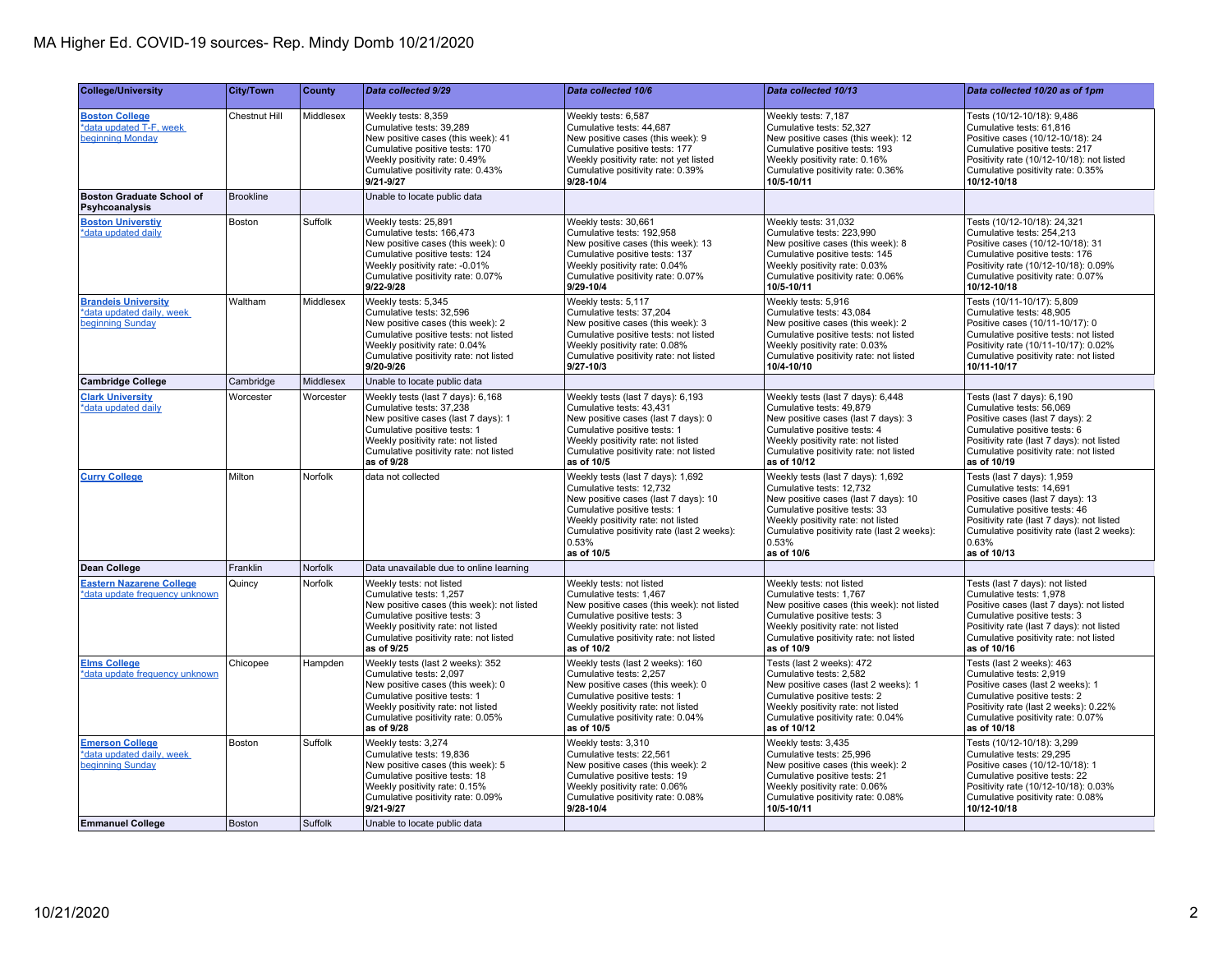| <b>College/University</b>                                                     | <b>City/Town</b>                              | County           | Data collected 9/29                                                                                                                                                                                                                     | Data collected 10/6                                                                                                                                                                                                                       | Data collected 10/13                                                                                                                                                                                                                       | Data collected 10/20 as of 1pm                                                                                                                                                                                                             |
|-------------------------------------------------------------------------------|-----------------------------------------------|------------------|-----------------------------------------------------------------------------------------------------------------------------------------------------------------------------------------------------------------------------------------|-------------------------------------------------------------------------------------------------------------------------------------------------------------------------------------------------------------------------------------------|--------------------------------------------------------------------------------------------------------------------------------------------------------------------------------------------------------------------------------------------|--------------------------------------------------------------------------------------------------------------------------------------------------------------------------------------------------------------------------------------------|
| <b>Endicott College</b><br>*data updated week beginning<br><b>Sunday</b>      | Beverly                                       | Essex            | Weekly tests (last 7 days): 2,606<br>Cumulative tests: 11,820<br>New positive cases (last 7 days): 0<br>Cumulative positive tests: 5<br>Weekly positivity rate: 0%<br>Cumulative positivity rate: not listed<br>as of 9/25              | Weekly tests (last 7 days): 2,582<br>Cumulative tests: 14,281<br>New positive cases (last 7 days): 1<br>Cumulative positive tests: 6<br>Weekly positivity rate: 0.08%<br>Cumulative positivity rate: not listed<br>as of 10/3             | Weekly tests (last 7 days): 2,092<br>Cumulative tests: 16,778<br>New positive cases (last 7 days): 2<br>Cumulative positive tests: 8<br>Weekly positivity rate: 0.08%<br>Cumulative positivity rate: not listed<br>as of 10/10             | Tests (last 7 days): 2,067<br>Cumulative tests: 19,743<br>Positive cases (last 7 days): 6<br>Cumulative positive tests: 15<br>Positivity rate (last 7 days): 0.29%<br>Cumulative positivity rate: not listed<br>as of 10/17                |
| <b>Fisher College</b>                                                         | <b>Boston</b>                                 | <b>Suffolk</b>   | Unable to locate public data                                                                                                                                                                                                            |                                                                                                                                                                                                                                           |                                                                                                                                                                                                                                            |                                                                                                                                                                                                                                            |
| <b>Gordon College</b>                                                         | Wenham                                        | <b>Essex</b>     | Unable to locate public data                                                                                                                                                                                                            |                                                                                                                                                                                                                                           |                                                                                                                                                                                                                                            |                                                                                                                                                                                                                                            |
| <b>Hampshire College</b><br>*data updated week beginning<br>Wednesday         | Amherst                                       | Hampshire        | Weekly tests: 294<br>Cumulative tests: 2,068<br>New positive cases (this week): 0<br>Cumulative positive tests: not listed<br>Weekly positivity rate: not listed<br>Cumulative positivity rate: not listed<br>9/18-9/24                 | Weekly tests: 330<br>Cumulative tests: 2,398<br>New positive cases (this week): 0<br>Cumulative positive tests: not listed<br>Weekly positivity rate: not listed<br>Cumulative positivity rate: not listed<br>9/25-9/30                   | Weekly tests: 318<br>Cumulative tests: 2,716<br>New positive cases (this week): 0<br>Cumulative positive tests: not listed<br>Weekly positivity rate: not listed<br>Cumulative positivity rate: not listed<br>10/1-10/8                    | Tests (10/9-10/15): 326<br>Cumulative tests: 3,042<br>Positive cases (10/9-10/15): 0<br>Cumulative positive tests: not listed<br>Positivity rate (10/9-10/15): not listed<br>Cumulative positivity rate: not listed<br>10/9-10/15          |
| <b>Harvard University</b><br>*data updated daily                              | Cambridge                                     | Middlesex        | Weekly tests (last 7 days):14,947<br>Cumulative tests: 76,666<br>New positive cases (last 7 days): 7<br>Cumulative positive tests: 50<br>Weekly positivity rate: 0.05%<br>Cumulative positivity rate: not listed<br>as of 9/28          | Weekly tests (last 7 days): 15,074<br>Cumulative tests: 93,882<br>New positive cases (last 7 days): 7<br>Cumulative positive tests: 57<br>Weekly positivity rate: 0.04%<br>Cumulative positivity rate: not listed<br>as of 10/5           | Weekly tests (last 7 days): 14,316<br>Cumulative tests: 107,568<br>New positive cases (last 7 days): 4<br>Cumulative positive tests: 61<br>Weekly positivity rate: 0.03%<br>Cumulative positivity rate: not listed<br>as of 10/12          | Tests (last 7 days): 16,280<br>Cumulative tests: 124,460<br>Positive cases (last 7 days): 13<br>Cumulative positive tests: 74<br>Positivity rate (last 7 days): 0.08%<br>Cumulative positivity rate: not listed<br>as of 10/18             |
| <b>Harvard Extension School</b>                                               | Cambridge                                     | Middlesex        | Unable to locate public data                                                                                                                                                                                                            |                                                                                                                                                                                                                                           |                                                                                                                                                                                                                                            |                                                                                                                                                                                                                                            |
| <b>Hellenic College</b>                                                       | <b>Brookline</b>                              | Norfolk          | Unable to locate public data                                                                                                                                                                                                            |                                                                                                                                                                                                                                           |                                                                                                                                                                                                                                            |                                                                                                                                                                                                                                            |
| <b>Holy Cross College</b><br>*data updated daily                              | Worcester                                     | Worcester        | Weekly tests: 2,107<br>Cumulative tests: 5,895<br>New positive cases (last 7 days): 1<br>Cumulative positive tests: 16<br>Weekly positivity rate: 0.05%<br>Cumulative positivity rate: not listed<br>as of 9/29                         | Weekly tests (last 7 days): 2,108<br>Cumulative tests: 7,596<br>New positive cases (last 7 days): 5<br>Cumulative positive tests: 21<br>Weekly positivity rate: 0.24%<br>Cumulative positivity rate: not listed<br>as of 10/6             | Weekly tests (last 7 days): 1,796<br>Cumulative tests: 9,392<br>New positive cases (last 7 days): 0<br>Cumulative positive tests: 21<br>Weekly positivity rate: 0.05%<br>Cumulative positivity rate: not listed<br>as of 10/13             | Tests (last 7 days): 1,794<br>Cumulative tests: 11,535<br>Positive cases (last 7 days): 0<br>Cumulative positive tests: 21<br>Positivity rate (last 7 days): 0.0%<br>Cumulative positivity rate: not listed<br>as of 10/20                 |
| <b>Laboure College</b>                                                        | Boston                                        | Suffolk          | data not collected                                                                                                                                                                                                                      | Weekly tests: not listed<br>Cumulative tests: 1,408<br>New positive cases (this week): 2<br>Cumulative positive tests: 4<br>Weekly positivity rate: not listed<br>Cumulative positivity rate: not listed<br>9/30-10/6                     | Not updated as of 10/13                                                                                                                                                                                                                    | Tests (last 7 days): 1,409<br>Cumulative tests: not listed<br>Positive cases (last 7 days): 0<br>Cumulative positive tests: 4<br>Positivity rate (last 7 days): not listed<br>Cumulative positivity rate: not listed<br>as of 10/13        |
| <b>Lasell College</b><br>*data updated daily                                  | Newton                                        | Middlesex        | Weekly tests (last 7 days): 1,946<br>Cumulative tests: 6,824<br>New positive cases (last 7 days): 0<br>Cumulative positive tests: 4<br>Cumulative positivity rate: 0%<br>Weekly positivity rate (last 7 days): 0%<br>$9/22 - 9/28$      | Weekly tests (last 7 days): 1,892<br>Cumulative tests: 8,716<br>New positive cases (last 7 days): 0<br>Cumulative positive tests: 4<br>Cumulative positivity rate: 0%<br>Weekly positivity rate (last 7 days): 0.04%<br>9/29-10/5         | Weekly tests (last 7 days): 2,110<br>Cumulative tests: 10,826<br>New positive cases (last 7 days): 1<br>Cumulative positive tests: 5<br>Cumulative positivity rate: 0.05%<br>Weekly positivity rate (last 7 days): 0.06%<br>10/6-10/12     | Tests (last 7 days): 1,852<br>Cumulative tests: 12,678<br>Positive cases (last 7 days): 1<br>Cumulative positive tests: 6<br>Positivity rate (last 7 days): not listed<br>Cumulative positivity rate: 0.0%<br>as of 10/19                  |
| <b>Lesley University</b>                                                      | Cambridge                                     | <b>Middlesex</b> | Unable to locate public data                                                                                                                                                                                                            |                                                                                                                                                                                                                                           |                                                                                                                                                                                                                                            |                                                                                                                                                                                                                                            |
| <b>Massachusetts College of</b><br><b>Pharmacy and Health Sciences</b>        | Boston/Worcest<br>er/Manchester.<br><b>NH</b> | Suffolk          | data not collected                                                                                                                                                                                                                      | Weekly tests: not listed<br>Cumulative tests: 20,178<br>New positive cases (this week): not listed<br>Cumulative positive tests: 16<br>Weekly positivity rate: not listed<br>Cumulative positivity rate: 0.08%<br>as of 10/6              | Not updated as of 10/13                                                                                                                                                                                                                    | Tests (last 7 days): not listed<br>Cumulative tests: 29,696<br>Positive cases (last 7 days): not listed<br>Cumulative positive tests: 20+<br>Positivity rate (last 7 days): not listed<br>Cumulative positivity rate: 0.07%<br>as of 10/13 |
| <b>Massachusetts Institute of</b><br><b>Technology</b><br>*data updated daily | Cambridge                                     | Middlesex        | Weekly tests (last 7 days): 14,974<br>Cumulative tests: 82.099<br>New positive cases (last 7 days): 5<br>Cumulative positive tests: 34<br>Weekly positivity rate (last 7 days): 0.05%<br>Cumulative positivity rate: 0.4%<br>as of 9/29 | Weekly tests (last 7 days): 14,413<br>Cumulative tests: 97.378<br>New positive cases (last 7 days): 12<br>Cumulative positive tests: 48<br>Weekly positivity rate (last 7 days): 0.08%<br>Cumulative positivity rate: 0.05%<br>as of 10/6 | Weekly tests (last 7 days): 14,731<br>Cumulative tests: 113.857<br>New positive cases (last 7 days): 3<br>Cumulative positive tests: 51<br>Weekly positivity rate (last 7 days): 0.02%<br>Cumulative positivity rate: 0.04%<br>as of 10/13 | Tests (last 7 days): 13,864<br>Cumulative tests: 129,029<br>Positive cases (last 7 days): 6<br>Cumulative positive tests: 61<br>Weekly positivity rate (last 7 days): 0.02%<br>Cumulative positivity rate: 0.05%<br>as of 10/20            |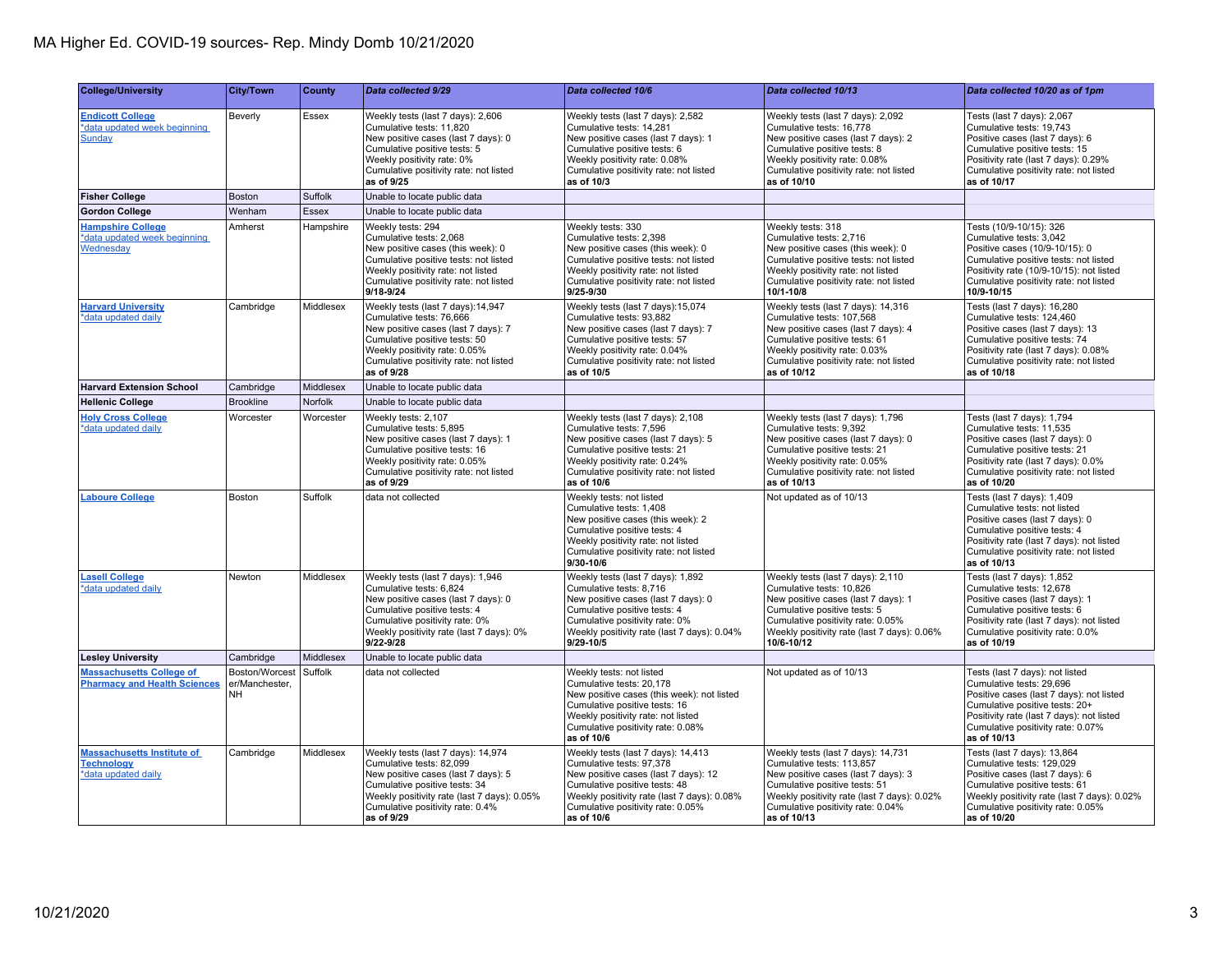| <b>College/University</b>                                                       | <b>City/Town</b> | County    | Data collected 9/29                                                                                                                                                                                                                             | Data collected 10/6                                                                                                                                                                                                                              | Data collected 10/13                                                                                                                                                                                                                              | Data collected 10/20 as of 1pm                                                                                                                                                                                                  |
|---------------------------------------------------------------------------------|------------------|-----------|-------------------------------------------------------------------------------------------------------------------------------------------------------------------------------------------------------------------------------------------------|--------------------------------------------------------------------------------------------------------------------------------------------------------------------------------------------------------------------------------------------------|---------------------------------------------------------------------------------------------------------------------------------------------------------------------------------------------------------------------------------------------------|---------------------------------------------------------------------------------------------------------------------------------------------------------------------------------------------------------------------------------|
| <b>Merrimack College</b><br>*data updated week beginning<br><b>Tuesday</b>      | North Andover    | Essex     | Weekly tests: 4,540<br>Cumulative tests: 21.997<br>New positive cases (this week): 20<br>Cumulative positive tests: 35<br>Cumulative positivity rate: 0.159%<br>Weekly positivity rate: 0.441%<br>as of 9/21                                    | Weekly tests: 4,540<br>Cumulative tests: 28.357<br>New positive cases (this week): 65<br>Cumulative positive tests: 100<br>Cumulative positivity rate: 0.351%<br>Weekly positivity rate: 1.006%<br>$9/22 - 9/28$                                 | Weekly tests: 4,436<br>Cumulative tests: 32.794<br>New positive cases (this week): 11<br>Cumulative positive tests: 110<br>Cumulative positivity rate: 0.334%<br>Weekly positivity rate: 0.247%<br>$9/29 - 10/5$                                  | Tests (10/6-10/12): 5,166<br>Cumulative tests: 37.947<br>Positive cases (10/6-10/12): 13<br>Cumulative positive tests: 123<br>Positivity rate (10/6-10/12): 0.252%<br>Cumulative positivity rate: 0.323%<br>10/6-10/12          |
| <b>Montserrat College of Art</b><br>*data updated weekly beginning<br>Thursday  | Beverly          | Essex     | Weekly tests: 313<br>Cumulative tests: 768<br>New positive cases (this week): 0<br>Cumulative positive tests: 0<br>Cumulative positivity rate: 0%<br>Weekly positivity rate: 0%<br>as of 9/24                                                   | Not updated as of 10/6                                                                                                                                                                                                                           | Not updated as of 10/13                                                                                                                                                                                                                           | Not updated as of 10/20                                                                                                                                                                                                         |
| <b>Mount Holyoke College</b><br>*data updated M-F                               | South Hadley     | Hampshire | data not collected                                                                                                                                                                                                                              | Weekly tests (last 7 days): 710<br>Cumulative tests: 4,832<br>New positive cases (last 7 days): 1<br>Cumulative positive tests: 3<br>Weekly positivity rate (last 7 days): not listed<br>Cumulative positivity rate: not listed<br>as of 10/6    | Weekly tests (last 7 days): 696<br>Cumulative tests: 5,528<br>New positive cases (last 7 days): 0<br>Cumulative positive tests: 3<br>Weekly positivity rate (last 7 days): not listed<br>Cumulative positivity rate: not listed<br>as of 10/13    | Tests (last 7 days): 694<br>Cumulative tests: 6,222<br>Positive cases (last 7 days): 0<br>Cumulative positive tests: 3<br>Positivity rate (last 7 days): not listed<br>Cumulative positivity rate: not listed<br>as of 10/19    |
| The New England Conservatory Boston<br>of Music<br>*data updated on Friday      |                  | Suffolk   | data not collected                                                                                                                                                                                                                              | Weekly tests: 629<br>Cumulative tests: 2,633<br>New positive cases (this week): 2<br>Cumulative positive tests: not listed<br>Weekly positivity rate: 0.318%<br>Cumulative positivity rate: 0.114%<br>9/25-10/1                                  | Weekly tests: 815<br>Cumulative tests: 3,448<br>New positive cases (this week): 0<br>Cumulative positive tests: not listed<br>Weekly positivity rate: 0%<br>Cumulative positivity rate: 0.087%<br>as of 10/9                                      | Tests (last 7 days): 718<br>Cumulative tests: 4,166<br>Positive cases (last 7 days): 0<br>Cumulative positive tests: not listed<br>Positivity rate (last 7 days): 0%<br>Cumulative positivity rate: 0.072%<br>as of 10/16       |
| <b>Nichols College</b><br>*data updated weekly beginning<br>Monday              | Dudley           | Worcester | Weekly tests: 1.890<br>Cumulative tests: not listed<br>New positive cases (this week): 0<br>Cumulative positive tests: not listed<br>Weekly positivity rate: not listed<br>Cumulative positivity rate: not listed<br>as of 9/25                 | Weekly tests: 1.917<br>Cumulative tests: not listed<br>New positive cases (this week): 0<br>Cumulative positive tests: not listed<br>Weekly positivity rate: not listed<br>Cumulative positivity rate: not listed<br>9/28-10/2                   | Weekly tests: 1.958<br>Cumulative tests: 14,281<br>New positive cases (this week): 1<br>Cumulative positive tests: 5<br>Weekly positivity rate: 0.051%<br>Cumulative positivity rate: 0.035%<br>10/5-10/9                                         | Tests (10/6-10/12): 1,920<br>Cumulative tests: 16,201<br>Positive cases (10/6-10/12): 1<br>Cumulative positive tests: 6<br>Positivity rate (10/6-10/12): 0.052%<br>Cumulative positivity rate: 0.035%<br>10/12-10/16            |
| <b>North Bennet Street School</b>                                               | <b>Boston</b>    | Suffolk   | Unable to locate public data                                                                                                                                                                                                                    |                                                                                                                                                                                                                                                  |                                                                                                                                                                                                                                                   |                                                                                                                                                                                                                                 |
| <b>Northeastern University</b><br>*data updated daily, week<br>beginning Sunday | Boston           | Suffolk   | Weekly tests (last 7 days): 35,160<br>Cumulative tests: 170,600<br>New positive cases (last 7 days): 24<br>Cumulative positive tests: 90<br>Weekly positivity rate (last 7 days): 0.07%<br>Cumulative positivity rate: not listed<br>as of 9/27 | Weekly tests (last 7 days): 34,693<br>Cumulative tests: 205,293<br>New positive cases (last 7 days): 15<br>Cumulative positive tests: 105<br>Weekly positivity rate (last 7 days): 0.05%<br>Cumulative positivity rate: not listed<br>as of 10/4 | Weekly tests (last 7 days): 34,175<br>Cumulative tests: 239,712<br>New positive cases (last 7 days): 13<br>Cumulative positive tests: 118<br>Weekly positivity rate (last 7 days): 0.04%<br>Cumulative positivity rate: not listed<br>as of 10/11 | Tests (last 7 days): 23,931<br>Cumulative tests: 268,782<br>Positive cases (last 7 days): 11<br>Cumulative positive tests: 132<br>Positivity rate (last 7 days): 0.04%<br>Cumulative positivity rate: not listed<br>10/12-10/17 |
| <b>Northpoint Bible College</b>                                                 | Haverhill        | Essex     | Unable to locate public data                                                                                                                                                                                                                    |                                                                                                                                                                                                                                                  |                                                                                                                                                                                                                                                   |                                                                                                                                                                                                                                 |
| <b>Olin College of Engineering</b><br>*data update frequency unknown            | Needham          | Norfolk   | data not collected                                                                                                                                                                                                                              | Weekly tests (last 2 weeks): not collected<br>Cumulative tests: 1,505<br>New positive cases (last 2 weeks): 0<br>Cumulative positive tests: 1<br>Cumulative positivity rate: 0.1%<br>Weekly positivity rate (last 2 weeks): 0%<br>as of 10/8     | Weekly tests (last 2 weeks): 505<br>Cumulative tests: 1,685<br>New positive cases (last 2 weeks): 0<br>Cumulative positive tests: 1<br>Cumulative positivity rate: 0.1%<br>Weekly positivity rate (last 2 weeks): 0%<br>as of 10/10               | Tests (last 2 weeks): 302<br>Cumulative tests: 2,147<br>Positive cases (last 2 weeks): 0<br>Cumulative positive tests: 1<br>Positivity rate (last 2 weeks): 0%<br>Cumulative positivity rate: 0.1%<br>as of 10/17               |
| <b>Pine Manor College</b>                                                       | <b>Newton</b>    | Middlesex | Unable to locate public data                                                                                                                                                                                                                    |                                                                                                                                                                                                                                                  |                                                                                                                                                                                                                                                   |                                                                                                                                                                                                                                 |
| <b>Quincy College</b>                                                           | Quincy           | Norfolk   | Unable to locate public data                                                                                                                                                                                                                    |                                                                                                                                                                                                                                                  |                                                                                                                                                                                                                                                   |                                                                                                                                                                                                                                 |
| <b>Regis College</b><br>*data updated on Wednesday                              | Weston           | Middlesex | data not collected                                                                                                                                                                                                                              | Weekly tests: 278<br>Cumulative tests: 1.482<br>New positive cases (this week): 1<br>Cumulative positive tests: 1<br>Weekly positivity rate: not listed<br>Cumulative positivity rate: not listed<br>9/24-9/30                                   | Weekly tests: 276<br>Cumulative tests: 1.755<br>New positive cases (this week): 0<br>Cumulative positive tests: 1<br>Weekly positivity rate: not listed<br>Cumulative positivity rate: not listed<br>10/5-10/7                                    | Tests (10/8-10/14): 275<br>Cumulative tests: 2.028<br>Positive cases (10/8-10/14): 1<br>Cumulative positive tests: 2<br>Positivity rate (10/8-10/14): not listed<br>Cumulative positivity rate: not listed<br>10/8-10/14        |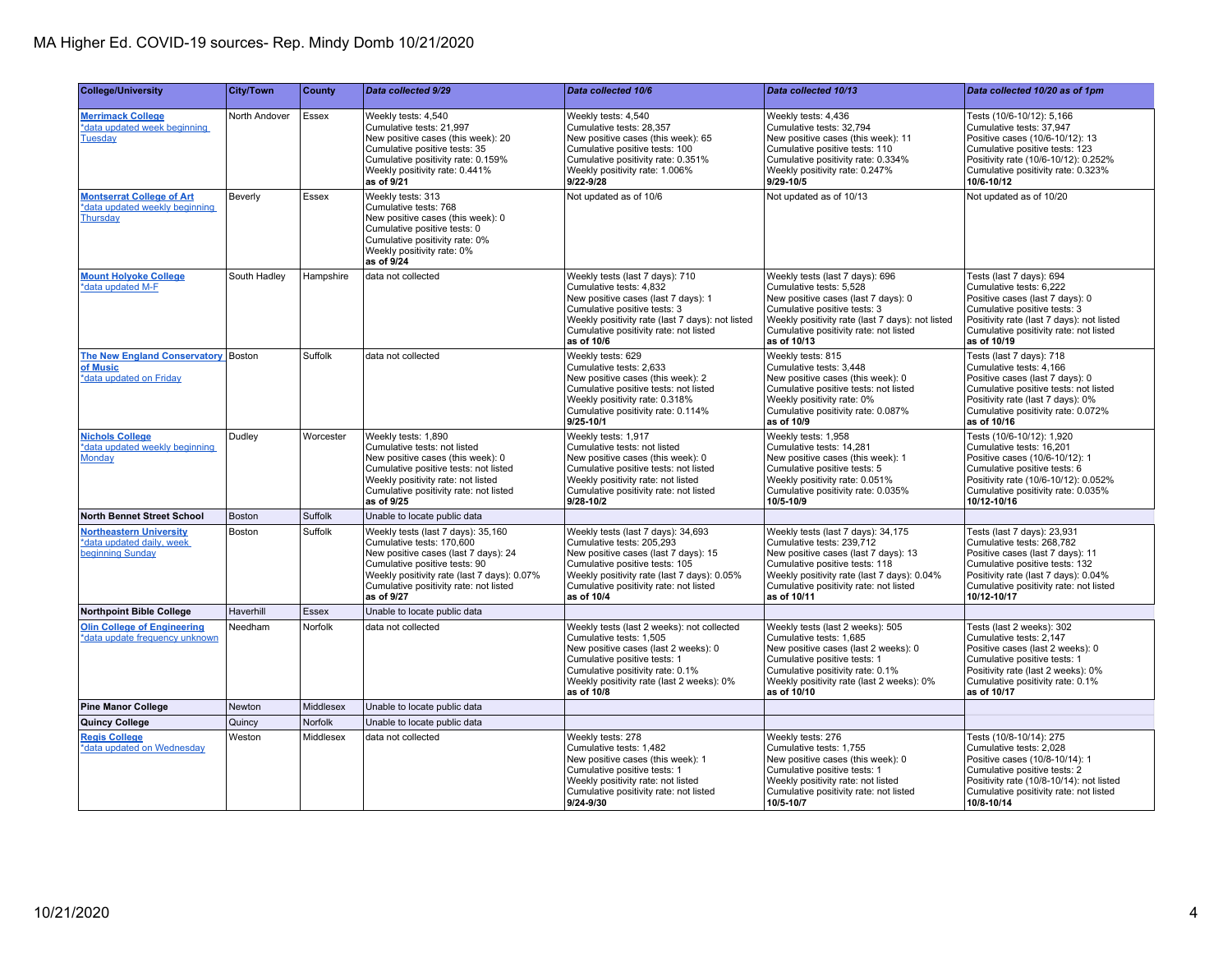| <b>College/University</b>                                                            | <b>City/Town</b> | County         | Data collected 9/29                                                                                                                                                                                                                                           | Data collected 10/6                                                                                                                                                                                                                                           | Data collected 10/13                                                                                                                                                                                                                                            | Data collected 10/20 as of 1pm                                                                                                                                                                                                                    |
|--------------------------------------------------------------------------------------|------------------|----------------|---------------------------------------------------------------------------------------------------------------------------------------------------------------------------------------------------------------------------------------------------------------|---------------------------------------------------------------------------------------------------------------------------------------------------------------------------------------------------------------------------------------------------------------|-----------------------------------------------------------------------------------------------------------------------------------------------------------------------------------------------------------------------------------------------------------------|---------------------------------------------------------------------------------------------------------------------------------------------------------------------------------------------------------------------------------------------------|
| <b>Simmons University</b><br>*data updated weekly                                    | Boston           | Suffolk        | Weekly tests: 840<br>Cumulative tests: 1,661<br>New positive cases (this week): 0<br>Cumulative positive tests: 0<br>Weekly positivity rate: 0%<br>Cumulative positivity rate: 0%<br>as of 9/24                                                               | Weekly tests: 362<br>Cumulative tests: 2.023<br>New positive cases (this week): 1<br>Cumulative positive tests: 1<br>Weekly positivity rate: not listed<br>Cumulative positivity rate: 0.05%<br>as of 10/1                                                    | Weekly tests: 494<br>Cumulative tests: 2.517<br>New positive cases (this week): 1<br>Cumulative positive tests: 2<br>Weekly positivity rate: not listed<br>Cumulative positivity rate: 0.08%<br>as of 10/12                                                     | Tests (10/13-10/15): 99<br>Cumulative tests: 2.616<br>Positive cases (10/13-10/15): 1<br>Cumulative positive tests: 3<br>Positivity rate (10/13-10/15): not listed<br>Cumulative positivity rate: 0.11%<br>10/13-10/15                            |
| <b>Smith College</b><br>*data updated twice weekly                                   | Northampton      | Hampshire      | Weekly tests: not listed<br>Cumulative tests: 6,615<br>New positive cases (this week): 0<br>Cumulative positive tests: 1<br>Weekly positivity rate: not listed<br>Cumulative positivity rate: not listed<br>as of 9/29                                        | Weekly tests: not listed<br>Cumulative tests: 8,024<br>New positive cases (this week): 1<br>Cumulative positive tests: 2<br>Weekly positivity rate: not listed<br>Cumulative positivity rate: not listed<br>as of 10/6                                        | Weekly tests: not listed<br>Cumulative tests: 9,315<br>New positive cases (this week): 0<br>Cumulative positive tests: 2<br>Weekly positivity rate: not listed<br>Cumulative positivity rate: not listed<br>as of 10/13                                         | Tests (10/14-10/20): not listed<br>Cumulative tests: 10,422<br>Positive cases (10/14-10/20): 0<br>Cumulative positive tests: 2<br>Positivity rate (10/14-10/20): not listed<br>Cumulative positivity rate: not listed<br>10/14-10/20              |
| <b>Springfield College</b><br>*data update frequency unknown                         | Springfield      | Hampden        | Weekly tests: not listed<br>Cumulative tests: 6,782<br>New positive cases: not listed<br>Cumulative positive tests: 3<br>Weekly positivity rate: not listed<br>Cumulative positivity rate: 0.044%<br>as of 9/23                                               | Weekly tests: not listed<br>Cumulative tests: 9,212<br>New positive cases: not listed<br>Cumulative positive tests: 5<br>Weekly positivity rate: not listed<br>Cumulative positivity rate: 0.054%<br>as of 10/2                                               | Weekly tests: not listed<br>Cumulative tests: 11,077<br>New positive cases: not listed<br>Cumulative positive tests: 5<br>Weekly positivity rate: not listed<br>Cumulative positivity rate: 0.045%<br>as of 10/12                                               | Tests (10/12-10/17): 1,774<br>Cumulative tests: 12,563<br>Positive cases (10/12-10/17): 4<br>Cumulative positive tests: 9<br>Positivity rate (10/12-10/17): 0.225%<br>Cumulative positivity rate: 0.072%<br>10/12-10/17                           |
| <b>Stonehill College</b><br>*data updated weekly beginning<br>Monday                 | Easton           | <b>Bristol</b> | Weekly tests: 3.297<br>Cumulative tests: 15.966<br>New positive cases (this week): 1<br>Cumulative positive tests: 8<br>Cumulative positivity rate: 0.06%<br>Weekly positivity rate: not listed<br>$9/21 - 9/25$                                              | Weekly tests: 3.297<br>Cumulative tests: 19.200<br>New positive cases (this week): 0<br>Cumulative positive tests: 8<br>Cumulative positivity rate: 0.05%<br>Weekly positivity rate: 0.0%<br>$9/28 - 10/2$                                                    | Weekly tests: 3.261<br>Cumulative tests: 22.467<br>New positive cases (this week): 3<br>Cumulative positive tests: 11<br>Cumulative positivity rate: 0.06%<br>Weekly positivity rate: 0.11%<br>10/5-10/9                                                        | Tests (10/12-10/16): 3,236<br>Cumulative tests: 25,703<br>Positive cases (10/12-10/16): 2<br>Cumulative positive tests: 13<br>Positivity rate (10/12-10/16): 0.11%<br>Cumulative positivity rate: 0.08%<br>10/12-10/16                            |
| <b>Suffolk University</b><br>*data update frequency unknown                          | Boston           | Suffolk        | Weekly tests (last 7 days): 3,009<br>Cumulative tests: 11,802<br>New positive cases (last 7 days): 3<br>Cumulative positive tests: 18<br>Weekly positivity rate (last 7 days): not listed<br>Cumulative positivity rate: 0.153%<br>$9/19 - 9/25$              | Weekly tests (last 7 days): 3,131<br>Cumulative tests: 14,882<br>New positive cases (last 7 days): 2<br>Cumulative positive tests: 20<br>Weekly positivity rate (last 7 days): not listed<br>Cumulative positivity rate: 0.134%<br>as of 10/2                 | Weekly tests (last 7 days): 3,192<br>Cumulative tests: 18,055<br>New positive cases (last 7 days): 1<br>Cumulative positive tests: 21<br>Weekly positivity rate (last 7 days): not listed<br>Cumulative positivity rate: 0.116%<br>as of 10/9                   | Tests (last 7 days): 2,921<br>Cumulative tests: 20,931<br>Positive cases (last 7 days): 4<br>Cumulative positive tests: 25<br>Positivity rate (last 7 days): not listed<br>Cumulative positivity rate: 0.119%<br>as of 10/16                      |
| <b>Tufts University</b><br>*data updated daily                                       | Medford          | Middlesex      | Weekly tests (last 7 days): 14,281<br>Cumulative tests: 61,388<br>New positive cases (last 7 days): 2<br>Cumulative positive tests: 31<br>Weekly positivity rate (last 7 days): 0.01%<br>Cumulative positivity rate: 0.05%<br>as of 9/26                      | Weekly tests (last 7 days): 14,823<br>Cumulative tests: 76,220<br>New positive cases (last 7 days): 5<br>Cumulative positive tests: 36<br>Weekly positivity rate (last 7 days): 0.03%<br>Cumulative positivity rate: 0.05%<br>as of 10/3                      | Weekly tests (last 7 days): 14,926<br>Cumulative tests: 91,155<br>New positive cases (last 7 days): 2<br>Cumulative positive tests: 38<br>Weekly positivity rate (last 7 days): 0.01%<br>Cumulative positivity rate: 0.04%<br>as of 10/10                       | Tests (last 7 days): 14,793<br>Cumulative tests: 106,057<br>Positive cases (last 7 days): 3<br>Cumulative positive tests: 42<br>Positivity rate (last 7 days): 0.03%<br>Cumulative positivity rate: 0.04%<br>as of 10/17                          |
| <b>Urban College of Boston</b>                                                       | <b>Boston</b>    | Suffolk        | Unable to locate public data                                                                                                                                                                                                                                  |                                                                                                                                                                                                                                                               |                                                                                                                                                                                                                                                                 |                                                                                                                                                                                                                                                   |
| <b>Wellsley College</b><br>*data updated M-F                                         | Welleslev        | Norfolk        | Weekly tests (last 7 days): 4,051<br>Cumulative tests (as of 9/27): 14,639<br>New positive cases (last 7 days): 0<br>Cumulative positive tests: 1<br>Weekly positivity rate (last 7 days): not listed<br>Cumulative positivity rate: not listed<br>as of 9/29 | Weekly tests (last 7 days): 4,070<br>Cumulative tests (as of 10/4): 17,440<br>New positive cases (last 7 days): 0<br>Cumulative positive tests: 1<br>Weekly positivity rate (last 7 days): not listed<br>Cumulative positivity rate: not listed<br>as of 10/6 | Weekly tests (last 7 days): 4,062<br>Cumulative tests (as of 10/10): 22,800<br>New positive cases (last 7 days): 1<br>Cumulative positive tests: 2<br>Weekly positivity rate (last 7 days): not listed<br>Cumulative positivity rate: not listed<br>as of 10/13 | Tests (last 7 days): 3,393<br>Cumulative tests (as of 10/10): not listed<br>Positive cases (last 7 days): 0<br>Cumulative positive tests: 2<br>Positivity rate (last 7 days): not listed<br>Cumulative positivity rate: not listed<br>as of 10/18 |
| <b>Wentworth Institute of</b><br><b>Technology</b><br>*data update frequency unknown | Boston           | Suffolk        | Weekly tests (last 7 days): 2,398<br>Cumulative tests: 8,989<br>New positive cases (last 7 days): 4<br>Cumulative positive tests: 10<br>Weekly positivity rate (last 7 days): 0.17%<br>Cumulative positivity rate: not listed<br>as of 9/28                   | Weekly tests (last 7 days): 2,575<br>Cumulative tests: 11,567<br>New positive cases (last 7 days): 2<br>Cumulative positive tests: 12<br>Weekly positivity rate (last 7 days): 0.08%<br>Cumulative positivity rate: not listed<br>as of 10/5                  | Weekly tests (last 7 days): 2,653<br>Cumulative tests: 13,938<br>New positive cases (last 7 days): 1<br>Cumulative positive tests: 13<br>Weekly positivity rate (last 7 days): 0.04%<br>Cumulative positivity rate: not listed<br>as of 10/12                   | Tests (last 7 days): 2,387<br>Cumulative tests: 16,459<br>Positive cases (last 7 days): 2<br>Cumulative positive tests: 14<br>Positivity rate (last 7 days): 0.0%<br>Cumulative positivity rate: not listed<br>as of 10/19                        |
| <b>Western New England</b><br><b>University</b><br>*data update frequency unknown    | Springfield      | Hampden        | Weekly tests: not listed<br>Cumulative tests: 4.040<br>New positive cases (this week): 0<br>Cumulative positive tests: 4<br>Weekly positivity rate: not listed<br>Cumulative positivity rate: not listed<br>as of 9/29                                        | Weekly tests: not listed<br>Cumulative tests: 4.261<br>New positive cases (this week): 1<br>Cumulative positive tests: 5<br>Weekly positivity rate: not listed<br>Cumulative positivity rate: not listed<br>as of 10/2                                        | Weekly tests: not listed<br>Cumulative tests: 4.334<br>New positive cases (this week): 2<br>Cumulative positive tests: 7<br>Weekly positivity rate: not listed<br>Cumulative positivity rate: not listed<br>as of 10/9                                          | Tests: not listed<br>Cumulative tests: 4.535<br>Positive cases: 5<br>Cumulative positive tests: 12<br>Positivity rate: not listed<br>Cumulative positivity rate: not listed<br>as of 10/16                                                        |